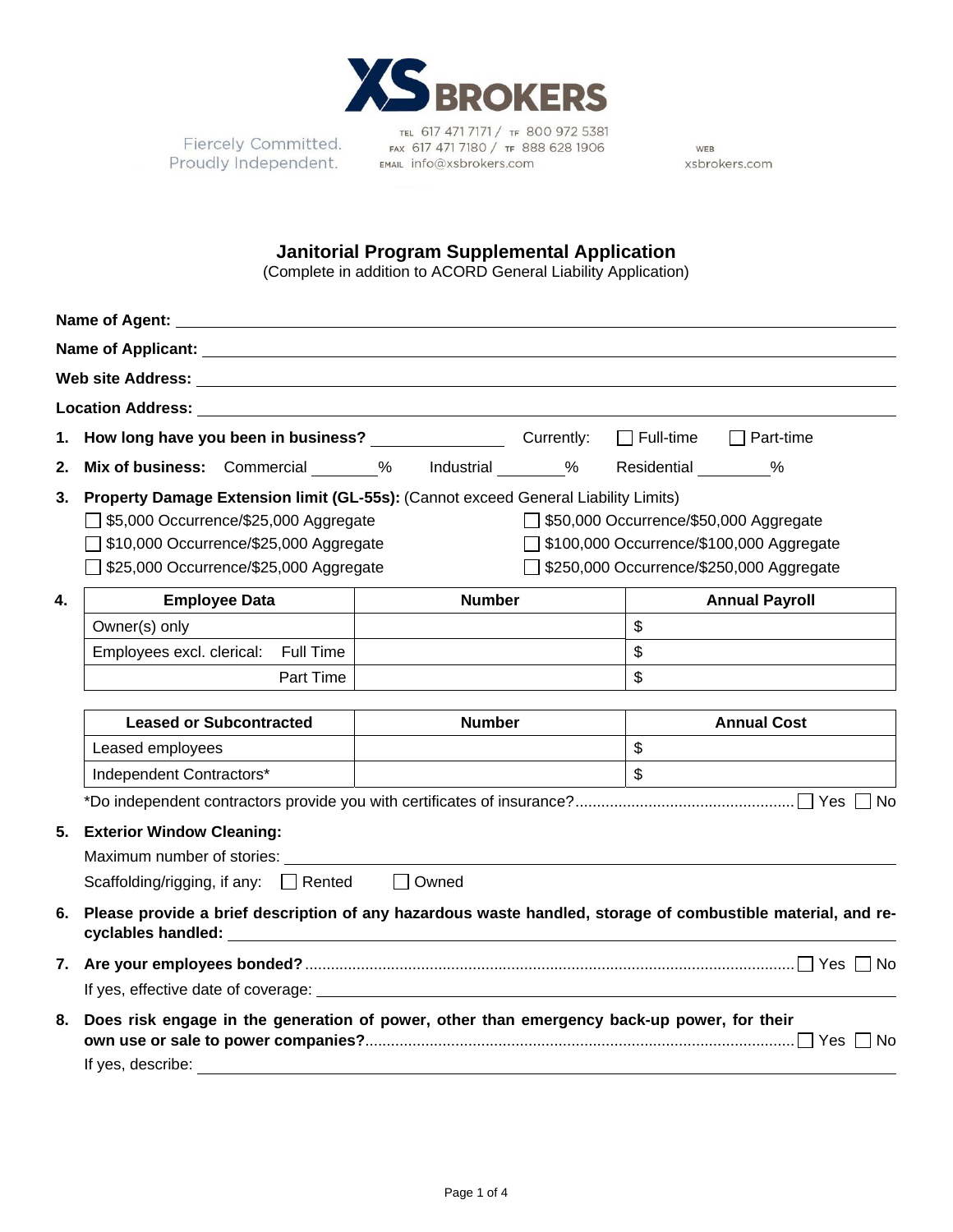## **9. Indicate annual sales for each of the following industries serviced:**

| <b>Operations for</b>                                         | <b>Annual Sales</b> | <b>Operations for</b>               | <b>Annual Sales</b> |
|---------------------------------------------------------------|---------------------|-------------------------------------|---------------------|
| Aircraft                                                      | \$                  | Industrial                          | \$                  |
| Apartments                                                    | \$                  | Offices                             | \$                  |
| <b>Construction Make-Ready</b>                                | \$                  | Off-shore Oil Rigs                  | \$                  |
| <b>Convalescent Homes</b>                                     | \$                  | <b>Private Residences</b>           | \$                  |
| <b>Convenience Stores, Grocery Stores</b><br>and Supermarkets | \$                  | <b>Retail Stores</b>                | \$                  |
| <b>Convention Halls Centers</b>                               | \$                  | Schools/Colleges/Universities       | \$                  |
| Crime Scene Cleanup                                           | \$                  | <b>Shopping Centers &amp; Malls</b> | \$                  |
| Department/Discount Stores                                    | \$                  | Sports Arenas or Complexes          | \$                  |
| Hospitals/Convalescent Homes                                  | \$                  | <b>Transportation Terminals</b>     | \$                  |
| <b>Hotels</b>                                                 | \$                  | Theaters                            | \$                  |
| Other (describe)                                              | \$                  |                                     |                     |
|                                                               | \$                  |                                     |                     |

## **10. Type of Operations Performed** (show sales figures for operations):

| <b>Operation</b>                                         | Payroll | <b>Sales</b>              |
|----------------------------------------------------------|---------|---------------------------|
| Carpentry                                                | \$      | \$                        |
| Carpet/Upholstery Cleaning                               | \$      | $\boldsymbol{\mathsf{S}}$ |
| <b>Construction Cleanup</b><br>Interior<br>Exterior<br>П | \$      | \$                        |
| Consulting                                               | \$      | \$                        |
| <b>Equipment Rental</b>                                  | \$      | \$                        |
| <b>Fire/Water Restoration</b>                            | \$      | \$                        |
| Floor Stripping/Waxing                                   | \$      | \$                        |
| Janitorial-General Services                              | \$      | \$                        |
| Janitorial Supply Retail/Wholesale                       | \$      | \$                        |
| Landscaping/Plant or Shrub Servicing                     | \$      | $\boldsymbol{\mathsf{S}}$ |
| Machinery/Equip. Clean/Degreasing                        | \$      | \$                        |
| Meth Lab Cleanup                                         | \$      | \$                        |
| Mold or Spore Remediation                                | \$      | \$                        |
| Painting                                                 | \$      | \$                        |
| <b>Pressure Cleaning</b>                                 | \$      | \$                        |
| Recycling                                                | \$      | \$                        |
| Sandblasting                                             | \$      | \$                        |
| Security                                                 | \$      | \$                        |
| Snow Removal                                             | \$      | \$                        |
| <b>Restaurant Vent Hood Cleaning</b>                     | \$      | \$                        |
| Window/Screen/Skylight Cleaning                          | \$      | $\boldsymbol{\mathsf{S}}$ |
| Other (describe)                                         | \$      | \$                        |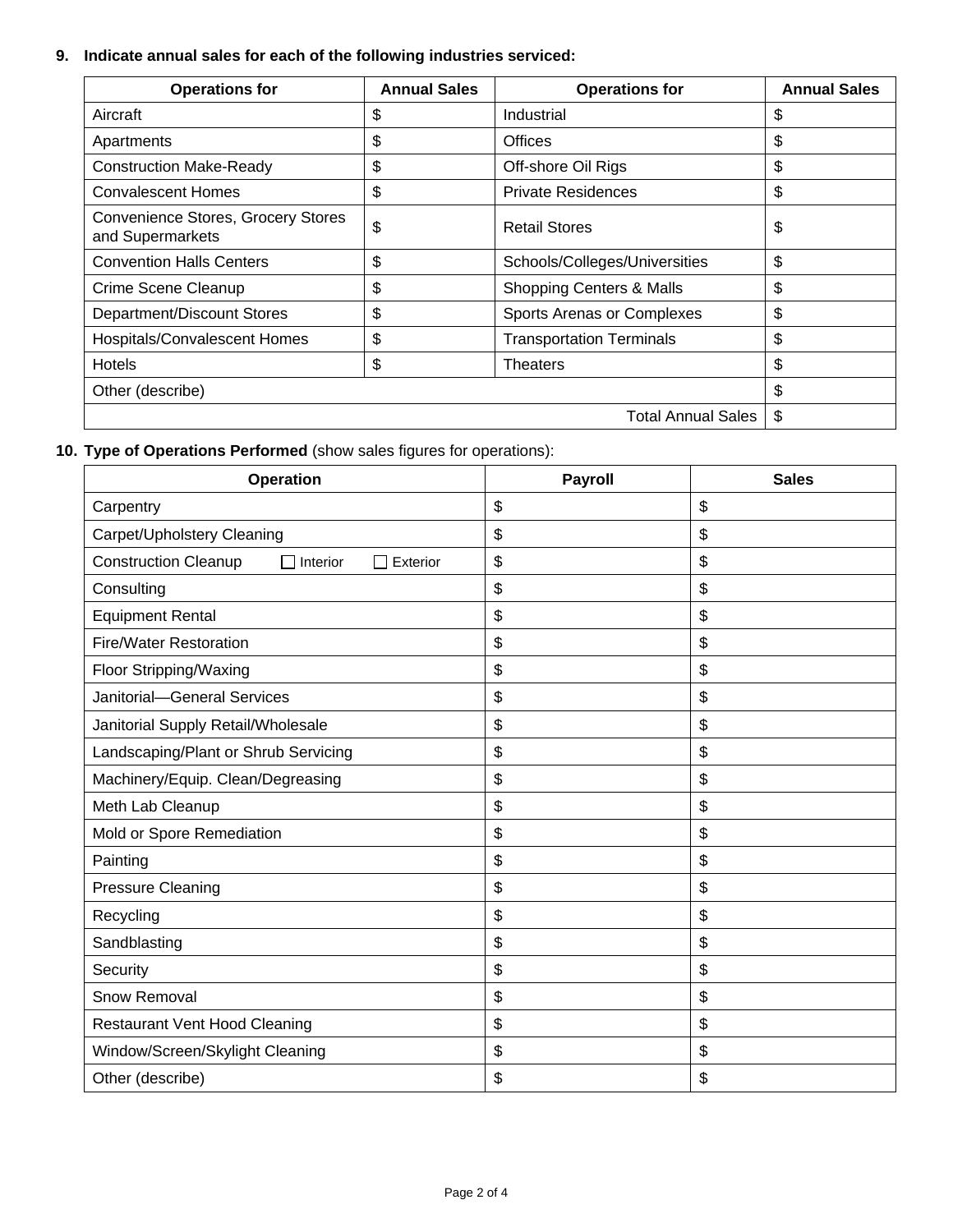If yes, explain and advise where insured:

This application does not bind the applicant nor the Company to complete the insurance, but it is agreed that the information contained herein shall be the basis of the contract should a policy be issued.

**FRAUD WARNING:** Any person who knowingly and with intent to defraud any insurance company or other person files an application for insurance or statement of claim containing any materially false information or conceals for the purpose of misleading, information concerning any fact material thereto commits a fraudulent insurance act, which is a crime and subjects such person to criminal and civil penalties. **Not applicable in Nebraska, Oregon and Vermont.**

**NOTICE TO COLORADO APPLICANTS:** It is unlawful to knowingly provide false, incomplete, or misleading facts or information to an insurance company for the purpose of defrauding or attempting to defraud the company. Penalties may include imprisonment, fines, denial of insurance, and civil damages. Any insurance company or agent of an insurance company who knowingly provides false, incomplete, or misleading facts or information to a policy holder or claimant for the purpose of defrauding or attempting to defraud the policy holder or claimant with regard to a settlement or award payable from insurance proceeds shall be reported to the Colorado Division of Insurance within the Department of Regulatory Agencies.

**WARNING TO DISTRICT OF COLUMBIA APPLICANTS:** It is a crime to provide false or misleading information to an insurer for the purpose of defrauding the insurer or any other person. Penalties include imprisonment and/or fines. In addition, an insurer may deny insurance benefits if false information materially related to a claim was provided by the applicant.

**NOTICE TO FLORIDA APPLICANTS:** Any person who knowingly and with intent to injure, defraud, or deceive any insurer files a statement of claim or an application containing any false, incomplete, or misleading information is guilty of a felony in the third degree.

**NOTICE TO LOUISIANA APPLICANTS:** Any person who knowingly presents a false or fraudulent claim for payment of a loss or benefit or knowingly presents false information in an application for insurance is guilty of a crime and may be subject to fines and confinement in prison.

**NOTICE TO OHIO APPLICANTS:** Any person who knowingly and with intent to defraud any insurance company files an application for insurance or statement of claim containing any materially false information or conceals for the purpose of misleading, information concerning any fact material thereto commits a fraudulent insurance act, which is a crime and subjects such person to criminal and civil penalties.

**NOTICE TO OKLAHOMA APPLICANTS:** Any person who knowingly, and with intent to injure, defraud or deceive any insurer, makes any claim for the proceeds of an insurance policy containing any false, incomplete or misleading information is guilty of a felony.

**NOTICE TO MAINE APPLICANTS:** It is a crime to knowingly provide false, incomplete or misleading information to an insurance company for the purpose of defrauding the company. Penalties may include imprisonment, fines or a denial of insurance benefits.

**NOTICE TO MARYLAND APPLICANTS:** Any person who knowingly and willfully presents a false or fraudulent claim for payment of a loss or benefit or who knowingly and willfully presents false information in an application for insurance is guilty of a crime and may be subject to fines and confinement in prison.

**NOTICE TO MINNESOTA APPLICANTS:** A person who files a claim with intent to defraud or helps commit a fraud against an insurer is guilty of a crime.

**FRAUD WARNING (Applicable in Tennessee, Virginia and Washington):** It is a crime to knowingly provide false, incomplete or misleading information to an insurance company for the purpose of defrauding the company. Penalties include imprisonment, fines and denial of insurance benefits.